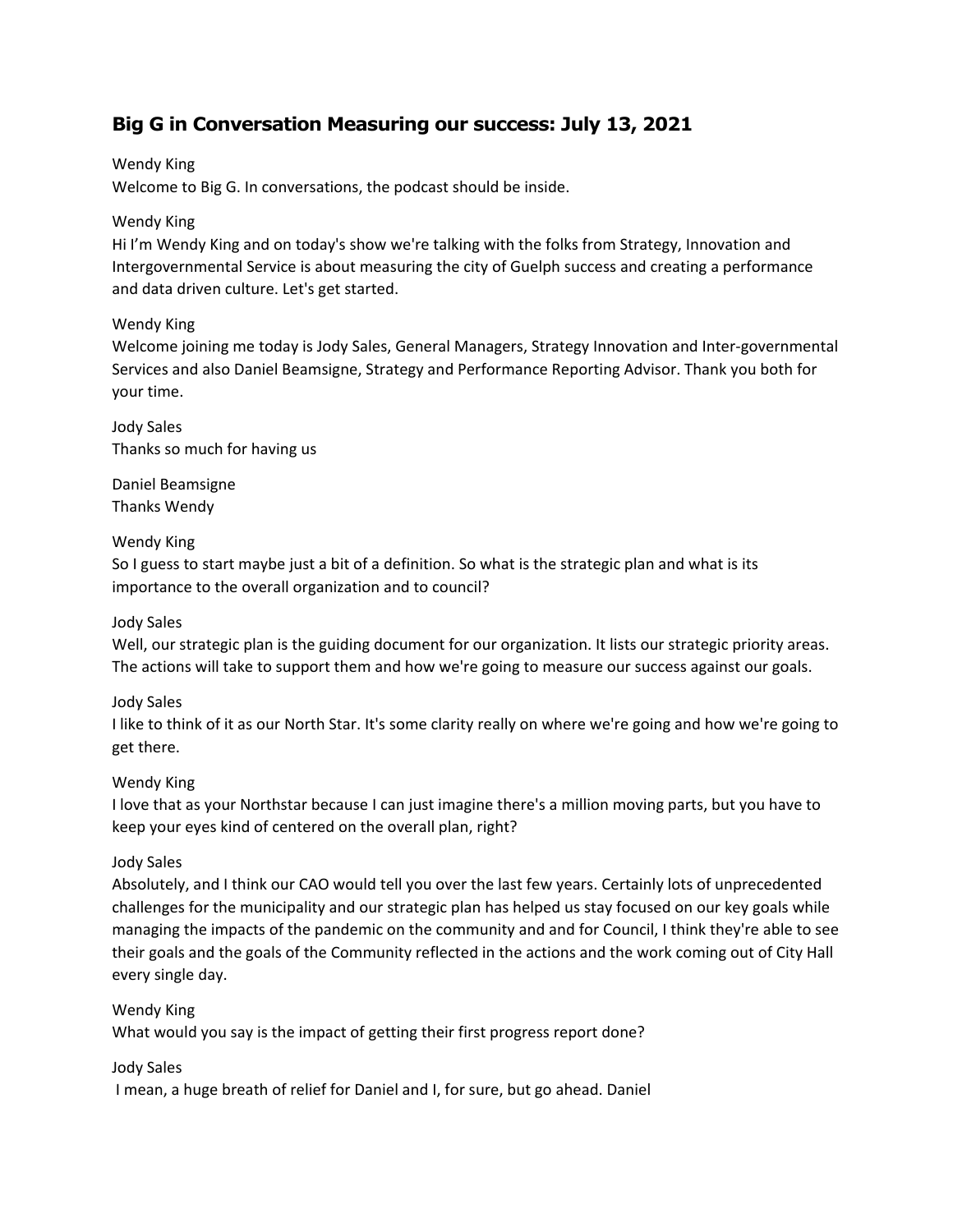### Daniel

yeah, so, as Jody said, it was a huge sigh of relief for us because the progress report is the create first cut of data. We got a whole bunch of departments working together behind the scenes to show how we as a city are doing based on the goals that we've set for ourselves in 2019. It really was a great way to breakdown silos throughout the organization and have us all work together to evaluate our progress.

### Daniel Beamsigne

Council reaction was very positive. We took it last week and it, June 29th there were relatively few questions. But as always with these things, once you present data, there's always a request for more data and it just shows. It just goes to show that this is what's what's required to make meaningful decisions for the Community in Guelph and the public response has been very good as well in terms of impact.

### Daniel Beamsigne

Uh, our web team has sent me some stats and as of June 29th there been over 200 unique page views and almost 10,000 people who seem to link through Twitter or Facebook.

### Wendy King

That's amazing, yeah, that's amazing. So what what would you say has been done to get the plan kind of, off the page and into people's lives?

### Jody Sales

So from the beginning we really thought of the strategic plan is a collaborative exercise with all of our partners, including the Community and our strategic plan is informed by the Community plan. So Guelph's a community with a 25 year overarching longer term vision of the goals it wants to achieve and the strategic plan is the city's piece of that. From a staff perspective, we're working hard in the organization to make sure that everyone can see themselves in the plan and the work that they do every single day and and so for new joiners to the organization. We're we're talking about the strategic plan from day one. So then in the very early days of their job they can think about how they can make impact on our strategic plan, but also where they fit.

### Wendy King

I I thought it was fascinating in the notes that you sent that there was something called. I think it's called a 1-pager that goes out to everybody, whether they're a new staff or or whatever. Tell me little bit about that.

#### Jody Sales

It's actually become a bit of our a contest on some of our Webex meetings where people hold them up, but we have a great little one pager that shows sort of all of the key strategic priority areas and some of the main actions and measures. And so if you're in a meeting and you're talking about something and you're trying to figure out where it fits in the organization, we have this really cool quick reference for folks. It also helps us start our presentations to the community and to our stakeholders. Really kind of place setting for everybody. How this fits into where we're trying to go as an organization. Of course. Our strategic plan is called Guelph future ready. And so for us. This is all about getting ready for what's to come.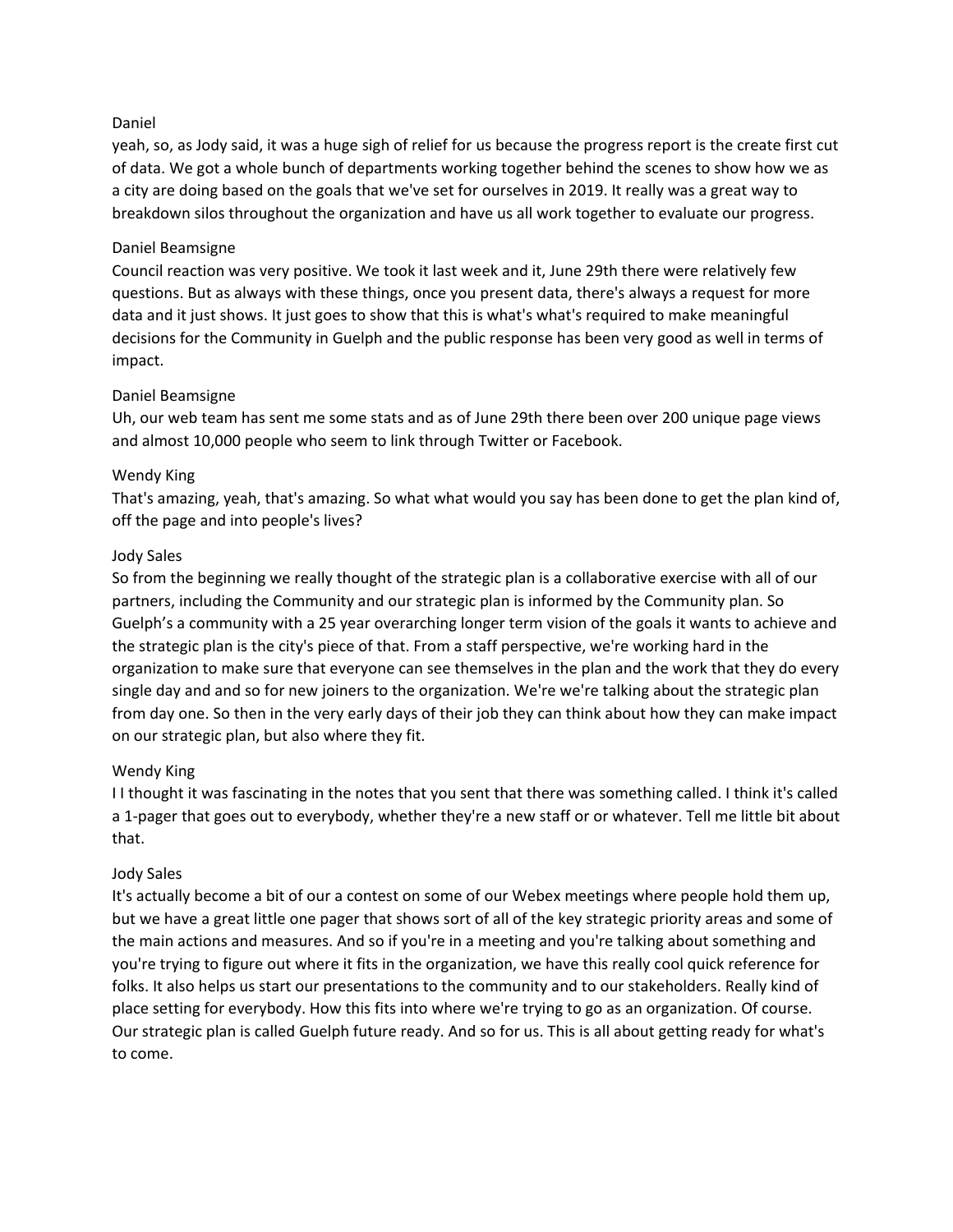### Wendy King

It's a great idea because I think a lot of us in our day to day jobs you get kinda. You're so focused on what you're doing. But you guys are saying no, there's a big picture and it's all gonna fit together.

### Wendy King

So I you know, I know you're always moving forward and modernizing, and obviously none of that changes overnight. So ah, you had mentioned that you have a a long term timeframe but do you have timelines as we go along as well?

### Jody Sales

For sure, so we have a progress report, but it's not an annual report, and so as our Council and our public get more used to seeing data from us, we'll see more regular reporting. So more than just annual progress reporting on our strategic plan, the strategic plan does kind of spend this life for this term of Council. So there's there's. There's a four-year window there to accomplish it and evaluate it, and then build on it in our next strategic plan. And you know, of course, some of the goals in the plan. Are really long term in very ambitious, like the city's commitment to carbon neutral by 2050, and so we have some interim targets and and sort of a longer-term goal that we're trying to achieve which is compatible with our Community plan goals as well.

### Wendy King

And as you were kind of alluded to earlier, I mean some things just put a monkey wrench into everything. You can have all kinds of great plans, but then COVID comes along. So how do you like, You know, maneuver that?

#### Jody Sales

Well, I mean there are things we had to pause and there are things that we accelerated. For example, the desire to have more digital service offerings for folks through COVID really expanded and so our customer service team certainly transformed some of their service delivery. And that was probably accelerated because of COVID. And there were other things that we would normally do in person with folks that we had to put a pause on and and so those things have slowed down. Part of what we learn from our progress report is maybe where where we need to have ramp back up as you know, public health allows us to, but I think the timing of right now as an opportunity to check in is really good as sort of the world starts to open up around us and and we have a good sense of where we've accelerated and where maybe we need to continue to invest. And of course all of this is tied to the City's multiyear budget which I know you guys have talked about on this podcast before and we have this analogy where the budget is the gas pedal for all of the things that we want to achieve and and so I think you can sort of see how all these things knit so nicely together.

#### Wendy King

What's what do you think comes next in your future ready plan?

#### Jody Sales

Well, our key performance indicators right now or at the highest strategic level. There are 19 of them and as Council and the public it used to seeing this kind of data from us. They're really interested in the departmental level and some of our service area data, so you'll see us dig in for the rest of this year with our departments on sort of their services and operations and how we can measure those and report on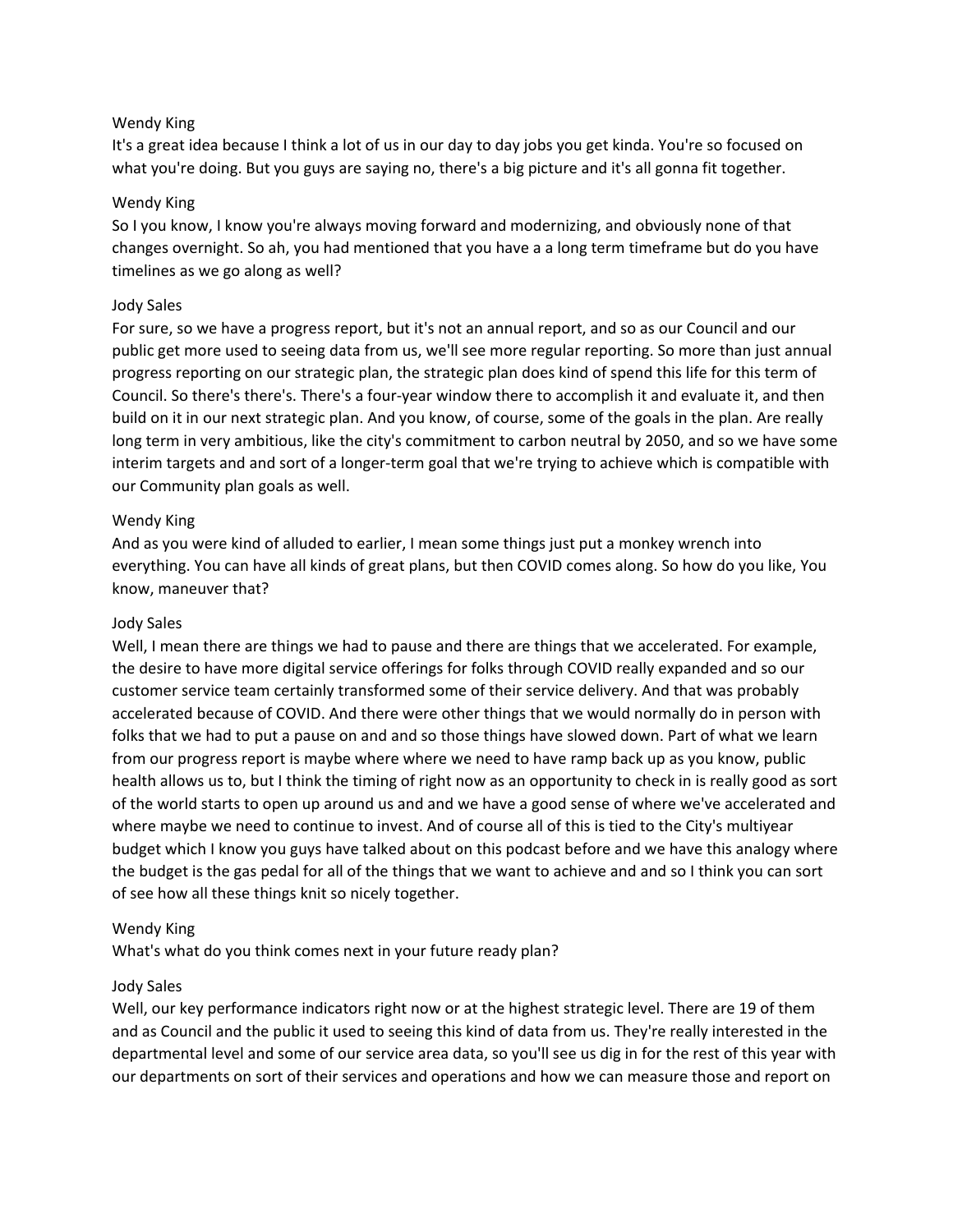them and refine them as we learn. So that's the next phase of work for us and we're pretty excited about it.

# Wendy King

So you just did. You're 1 presentation you were mentioning, so there's another presentation, obviously to come.

### Jody Sales

And I think we think the departmental service level data is something we may use behind the scenes for a while. You know the cogs in the machine that just keep the operation going and so they may be less public facing than our strategic plan data, which of course you know is all the things that we've committed to to get to our public goals. But operationally, I think we know that there's some. There's a real opportunity for us to dig into data and improve our service delivery, and that'll be the next phase of our work.

# Wendy King

It always amazes me, Alex. I think you said you you look at a 25-year plan and I'm like I don't know how anybody plans for next week, let alone 25 years. That's gotta be a special. You have a special technique for that I guess.

# Jody Sales

Well, it community plan is some bigger goals, but certainly we're even refining those as we go. So and including with our strategic plan, there's a real refocus on being and being equitable in Community, and being equitable in our service delivery. And so we've been agile to add those sorts of things into both our strategic plan. And right now, having conversations with the community about how we can be a community that sets the goal for the elimination of systemic racism in Guelph so we do have big, large, lofty goals that sort of reflect the climate and the times were in. And I think we're proud of our ability to adapt and not just have a plan that's carved in stone that we never look at or adjust.

# Wendy King

Yeah, we had a really I thought interesting podcast with your anti-racism group. It was just really fascinating and so proactive and and you know, as, you know, as the news happens and you not maybe expecting it, the things like residential schools and all of that. There there's a part for the city to play, obviously.

### Jody Sales

Yeah, and you know like every municipality we're figuring this out and we're working with our community. We like to do it in a community led City supported kind of way. But the fact that we're starting to see equitable service delivery reflected in our strategic plan and looking for new ways to measure and evaluate that and really make sure that we're being true to the goals that we set is something we're pretty proud of.

### Wendy King

And so do you do, uh, like, how do you do that departmentally? Do you go department by department to determine what their views should be? Or I mean, maybe they are inputting to you. Maybe that's how it goes?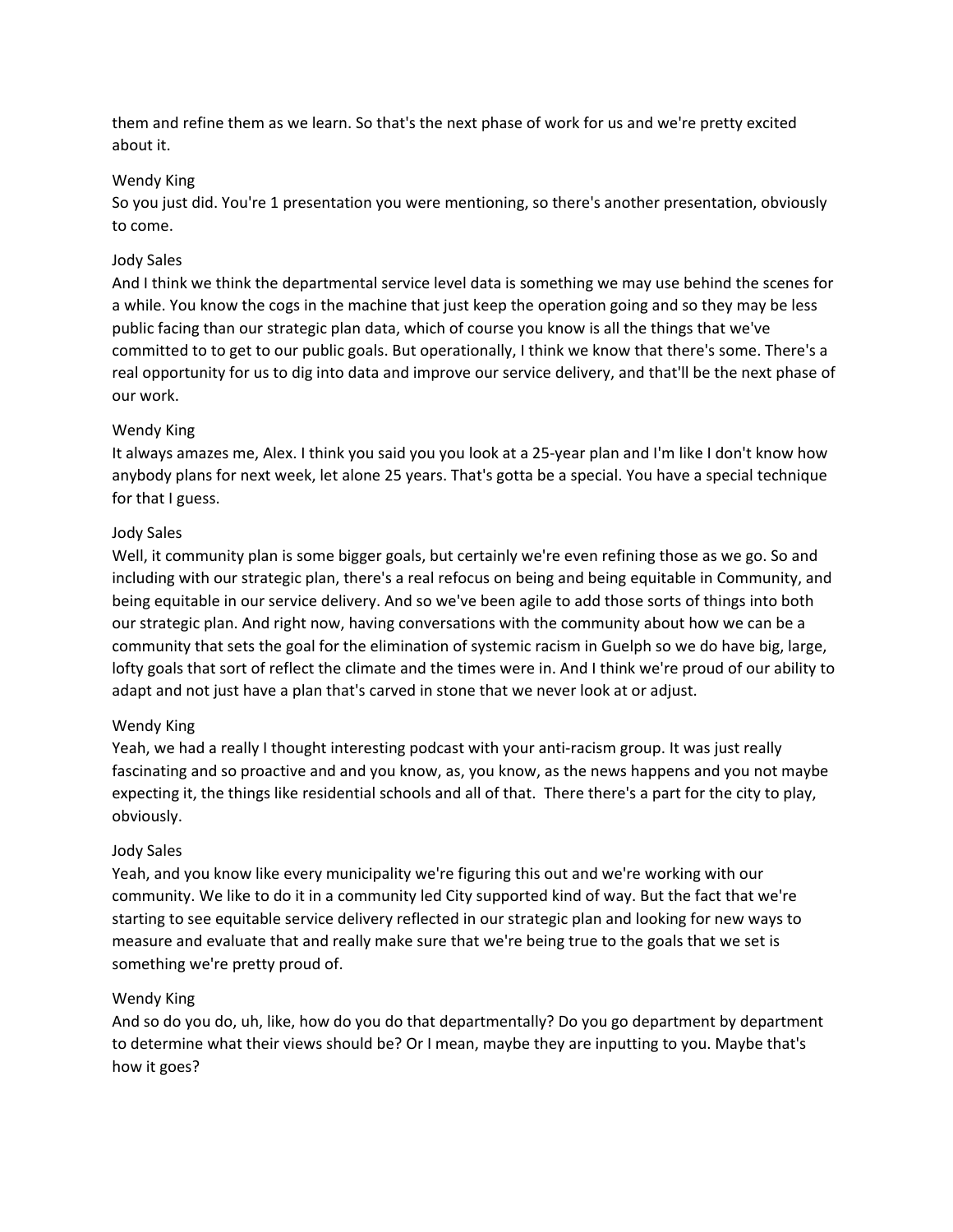### Jody Sales

Yeah, I think all of the folks who deliver service every day at the city want to do it in the best way we can for our community. And so I think this has been a real opportunity for people to pause and think about their individual services and the people that they're interacting with and how we're doing it and listen to our customers and our residents about the experiences are having and and adapt accordingly.

### Wendy King

So Daniel, I meant to ask too what exactly if you can describe it for me, is data driven culture?

### Daniel Beamsigne

Select data driven culture is is where we figure out how we're doing based on numbers. Of course, numbers aren't the only thing you can't have numbers of that and narrative and you can't have narrative with the numbers and I know it sounds like cliches, but it really is a great way for people to get a complete holistic look at how they're doing and how we're doing. Discussions about KPI performance indicators, metrics and data can be intimidating, but at City of Guelph we're trying to make sure that it's not scary. It's not a four letter word. It's something that we should be proud of if we need to focus on things, then we can focus on it. There's no blame and shame. It's all about one city and we support each other when it comes to corporate performance.

### Daniel Beamsigne

Our, one of our main focus is building performance measurement into the work processes so we can deploy the right resources and support our staff effectively. As you were mentioned, that's part of the 25 year planning where we can figure out what do we need to do. How do we need to do it, and how do we get there?

#### Wendy King

It's interesting because we learned through COVID how we can do things different. I don't think many of us would have figured out some of the ways that people have determined that that we can do it and it works, and in some cases we might not go back to the old ways.

#### Daniel Beamsigne

Yeah, definitely. It's it's been a a major shift and for me personally I joined in the middle of the pandemic, so this has been a huge learning curve and a huge learning experience. I still haven't met some people on my team in person, but I've been able to work effectively with them, helping them with KPIs and measurements and other things just because of the new ways we've learned to work. And it's it's been quite amazing.

Wendy King It is amazing what's KPI again?

Daniel Beamsigne Sorry, a KPI is a key performance indicator. I shouldn't use so much lingo.

#### Wendy King

I know you guys are used to it. You know, I just thought, well, maybe there's somebody else out there that that doesn't know what that means either. So so you mean data driven like in, for instance social media? So numbers on how how you're engaging with that is that one thing?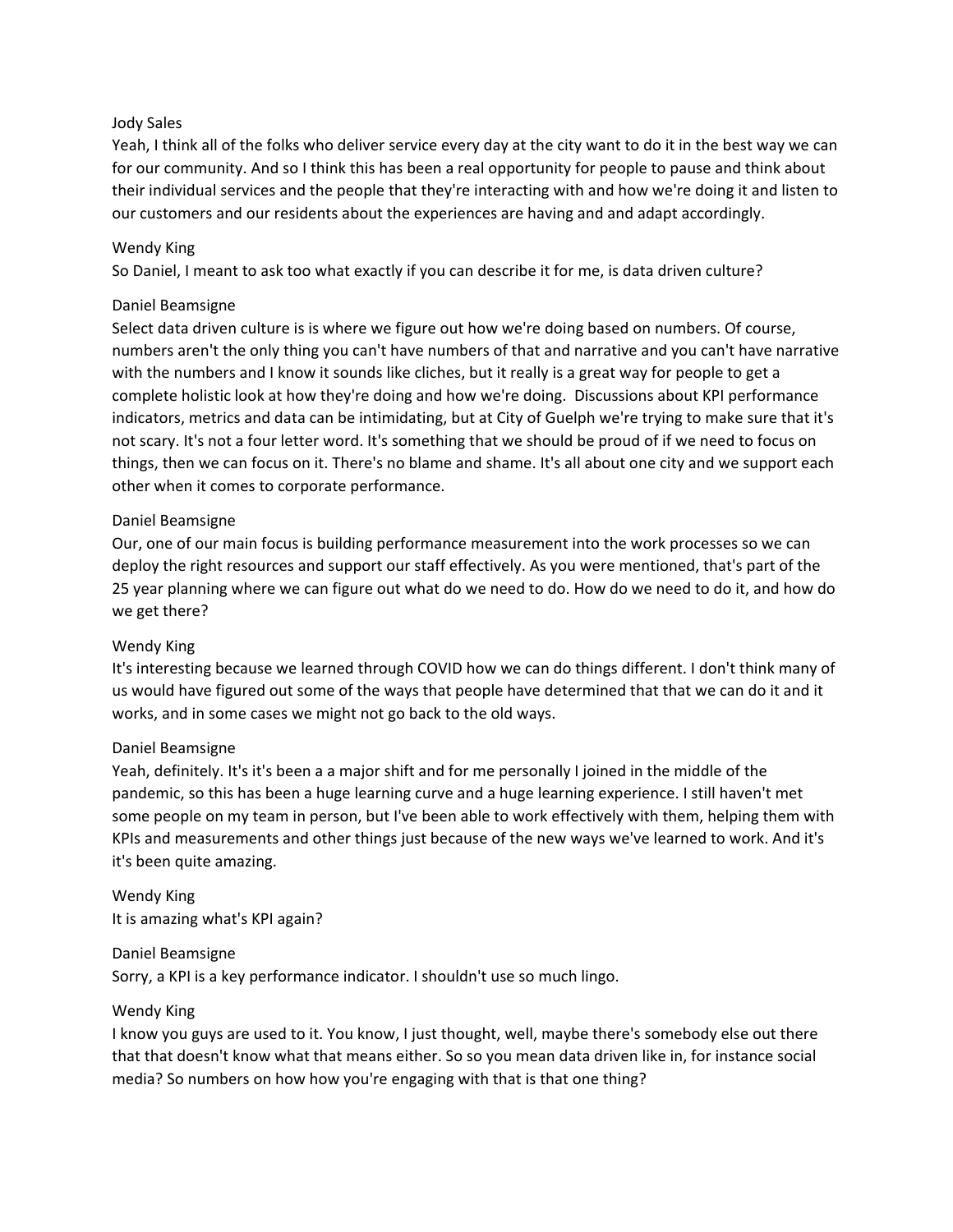#### Daniel Beamsigne

So that could be one thing that could be how we view how our communications are doing, how people in the Community are seeing and hearing about what the City of Guelph is doing. Other things could be things such as how we utilize our budget, how we utilize our staff, how we're progressing against some, some big capital projects, but those those are really more public facing in internally we probably would look at our processes to see if there's things we can improve. How long does it take for us to pick up the phone and someone calls? Or how? How often do they have to come back to us for a for a specific task? So these kind of things can all be measured. And it's it's just a matter of setting it up so that you can use it effectively when you're making these decisions.

### Wendy King

Oh, I think people would be thrilled to know that you're monitoring that kind of thing. That's that's amazing. I wish other places would do that as well, so we have something that we call the rapid fire, but you don't have to be that rapid about it. But let me just pose you, uh, three questions. Uhm, what impact do you think that all the initiatives that you both have mentioned have on the city budget?

### Jody Sales

So I think our goal is that the performance measures and the understanding we have of how we're getting towards our goals becomes part of what informs budget investments. So if we know that there's somewhere that needs a bit more of an investment to get to green, we want to be able to present that information to Council. Or if we know that there's something that's going really well and a little bit more of an investment can tip it over the top will be able to use the data and the insights that we have from our strategic plan performance reporting to be able to highlight some opportunities for the organization.

Wendy King And Daniel?

### Daniel Beamsigne

Yeah, just just as Jody said. Reporting really becomes an input to budget and once you have your budget, that's kind of your planning stage. It's kind of your planning stage, so you first you plan, you budget, you report back and you adjust and you continue that cycle.

#### Wendy King

Right, that makes sense. And how do each of your initiatives benefit the Community would just say?

### Daniel Beamsigne

So definitely this is an increase in transparency. We hope to that this trans translates to increase trust in local government. Uh, the community. The community will be able to see how their tax dollars are being used. They'll be able to see what the organization and what counsel views as priorities and they can have their say on that as they delegate and come to Council. And they can also see how we're moving the needle forward on each of the projects and initiatives that are identified in the strategic plan and through the Progress report website. So they'll be able to hold us accountable when we don't meet the expectations that we set for ourselves.

Wendy King And Jody?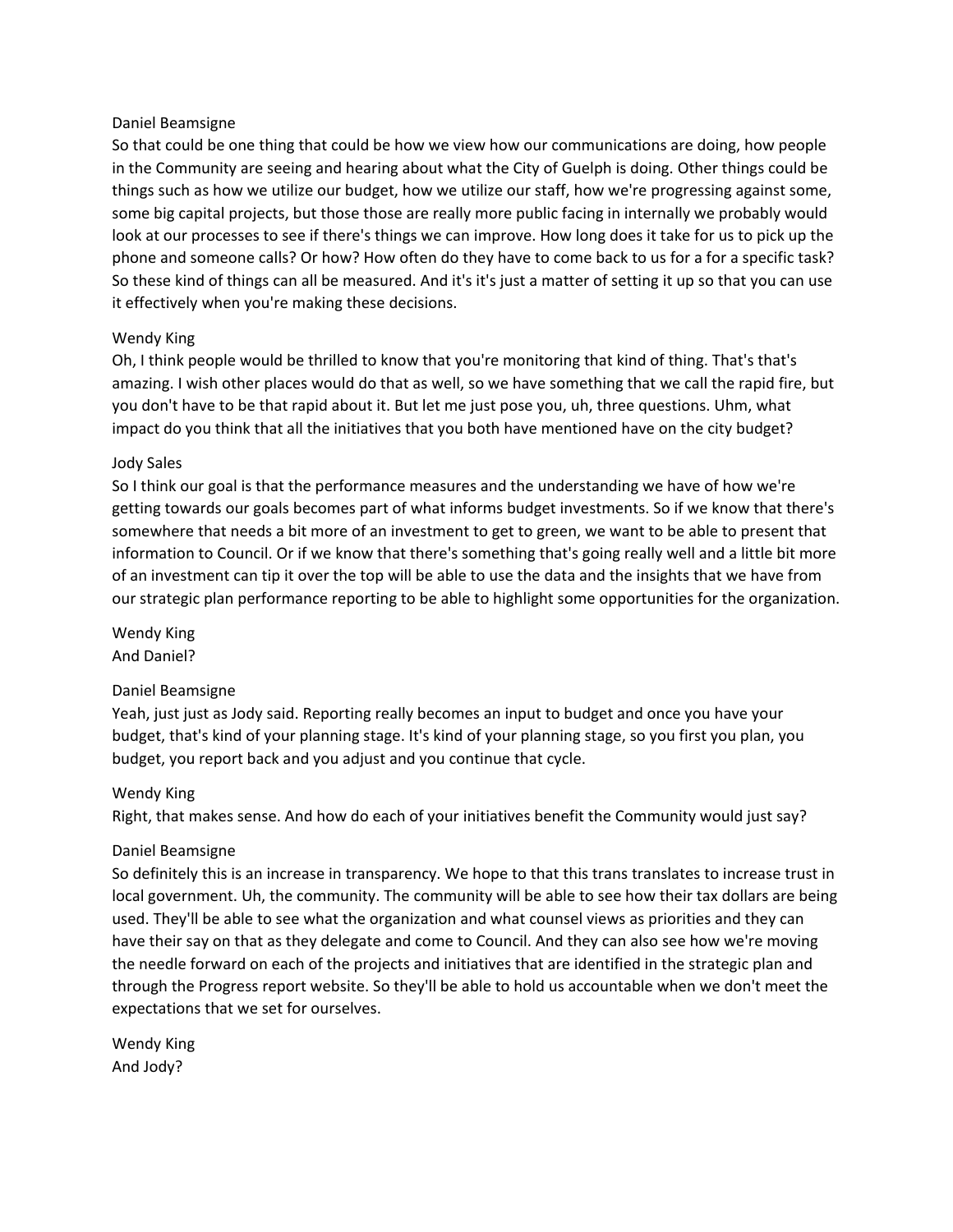### Jody Sales

I mean I think Daniel got it perfectly for our council, this is transparency to them and then from them to the public and in public sector, nothing is more important than being transparent and accountable about where dollars are being spent and what they're achieving. So this is a great leap forward for us.

#### Wendy King

I think it's amazing 2 for people who you know everybody has kind of their special interest group that they're kind of watching. I'm sure like they want. Maybe somebody is really interested in your transit plans or or you know your trail plan so,you can almost compartmentalize it in a way.

### Jody Sales

Absolutely, and then I always think there's the 90% that are busy chasing their kids around and don't have time to engage with their local government. And so this is a really wonderful snapshot. If somebody wants to pop in and better understand you know what's the city up to. This is a great place to see what our priorities are. See how we're achieving them and and understand what our focus areas are.

### Wendy King

I remember when we started, the podcast was new and another way to get the the message out right? So that that was the different way. And then I believe you were having. Well, I would get all the live the live streaming and all that. That probably wasn't new but but got more people engaged. I'm assuming

### Jody Sales

For sure, and all of these things, including social media and all of the other communications tactics we've talked about, are part of our communications master plan that is just being finalized now. It will have some really measurable deliverables and then ultimately will be able to understand. Does the podcast audience you know, are they getting really good value out of the time that we're all investing in making it? And is it increasing their understanding of local government? And our goals here at the city and all of those things. So I think I think everything is being done with purpose and and that's a really productive feeling for folks who work on these things all day

#### Wendy King

For sure. And what one word would you use to describe why the city wants to move forward with these initiatives?

#### Daniel Beamsigne

So I mean, we've said it a lot, but I think "progress" is the word that we use. This is a way for us to get better and to move forward. As an organization, we want to be future ready. That's what we've called our strategic plan and and this this will help us get there for sure.

#### Wendy King

Jody, do you have a a special word?

#### Jody Sales

Maybe it's "ambitious", uh, this kind of transparency and just uncomfortable exposure of how it's going and what we want to achieve is ambitious for us and for all local governments, I think, but we hope that we can be a trendsetter in in being bold and being brave and and being really transparent.